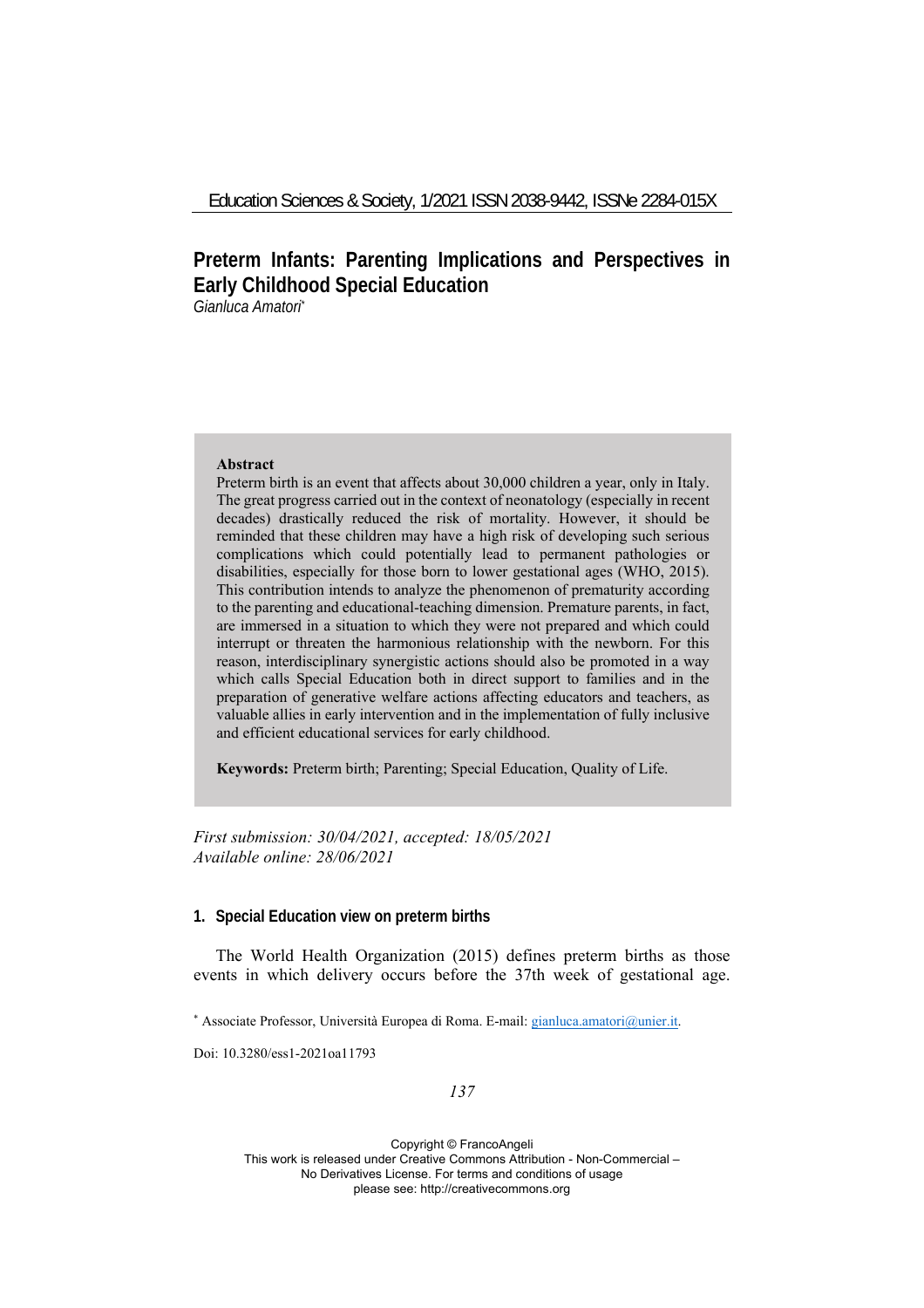Moreover, newborns can be classified according to their birth weight in low (< 2500 grams), very low  $\left($  < 1500 grams) and extremely low  $\left($  < 1000 grams). Those born between the 23rd and 33rd week of gestation and weighing less than 1000 grams are defined as "extremely preterm" and have the most difficulties and complications related to the event of prematurity.

The reasons behind a preterm birth are not fully known. Nevertheless, pathological conditions could interest either the mother (chronic diseases, infections, smoking, alcohol and drugs abuse, hypo/hypertension, etc.) or the foetus (multiple pregnancies, placental or uterine causes, foetal distress), increasing the risk of a preterm birth.

Neonatological science has made undoubted progress over the last few decades which has, in fact, dramatically reduced the risk of mortality from over 70% in the 1970s to less than 15% in the 2000s (Amatori, 2021). We have, in particular, been witnessing a process of "humanisation" of neonatal intensive care, which has also involved the restructuring of dedicated wards from an increasingly family-centred perspective. In order to fully understand the scientific progress underpinning the processes of care and attention to a preterm infant, it is enough to remind that up to thirty years ago small newborns were considered not able to feel pain (or rather this pain was not localised and, therefore, not "conscious" and not to be remembered in the future). For this reason, surgical operations were performed without anaesthesia on newborns, particularly on preterm ones (Aite, 2017).

However, it has later been proved that newborns not only feel the painful stimulus, but also retain a memory of it and that their pain threshold is similar or even lower compared to older children. Moreover, it has been shown that repeated painful stimuli, but also simple *discomfort*, and, more generally *stress*, can lead to harmful repercussions (physical and psychological) which can be demonstrated at a later stage and can worsen the disease state and/or hinder the healing process. (Aite, 2017, p. 14)

In Italy, preterm infants account for about 7% of annual births (Cedap/ISTAT, 2016). The extensive scientific literature and, particularly, the studies carried out by Bowbly (1999), Winnicott (1987) and Stern (1998) have proven the need of contact between the newborn baby and its mother in the first hours and days of life, in order to enable the bonding and attachment processes, which are needed for good maternal containment and care and the normal development of the child.

The preterm infant must be regarded in respect of its abilities: it is not a term newborn with a deficit, but rather an individual whose functioning is suitable for the uterine environment and unsuitable for the extra-uterine environment.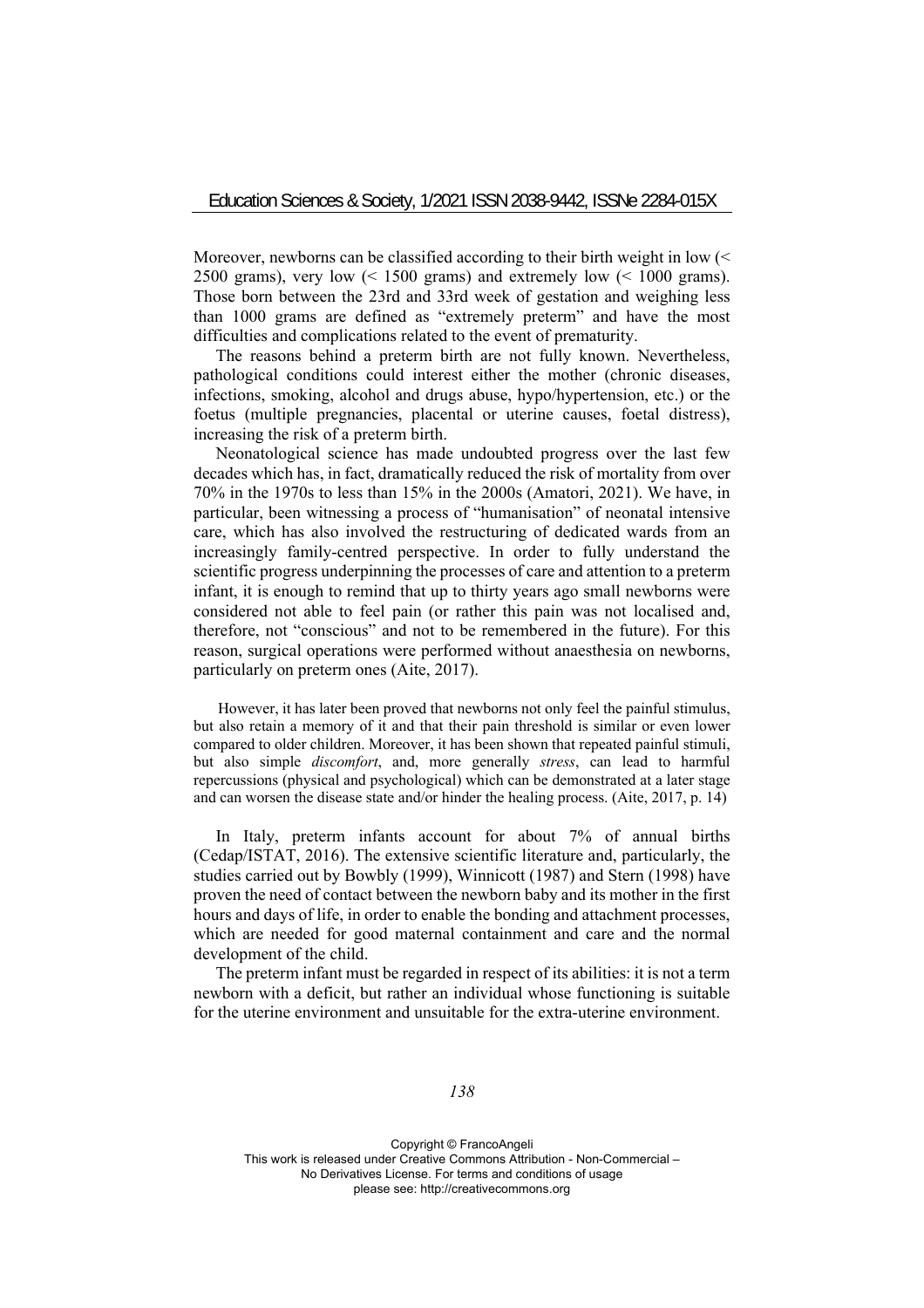Newborns depend on adults' decisions, from which the thread of their existence will unravel. The very event of birth itself represents in an unmistakable and blatant way the start of a planning and educational process, which is, however, not likely to be perceived in terms of awareness, expression and sharing by parents. Particularly in the case of a preterm birth, the parental couple may be strongly affected by the situation experienced beforehand, with implications that may concern both their perceptions of themselves and their role (also in terms of self-efficacy), and their relationship with the baby. In other contexts (Amatori, 2021), we have defined the mothers and fathers of preterm infants as "glass parents", precisely to emphasise the emotional and identity vulnerability characterising the family ecosystem in its intra- and intersystemic relationships, which can affect all protagonists' quality of life.

Therefore, a preterm birth does not itself embody a direct link to the development of any form of disability or deficit, but it is undoubtedly a condition of vulnerability involving all protagonists for a shorter or longer period of time, affecting their quality of life. In this dimension, Special Education fits rightfully the role of *care* science, in the deepest meaning of a competent guidance (Gaspari, 2021) gradually leading to new points of view on the world, of rediscovered planning skills, whose endless variety is not only related to the mutability of personal stories, but also to the diverseness of past experiences and representational alternatives, originating from the encounter with the self and with the other.

# **2. Relationship parent-child in preterm birth: attachment and emotional interactions as protective factors**

Literature of various sciences, such as pedagogy, developmental psychology, clinical and social psychology and psychoanalysis, uses the term "parenthood" in relation to a broad construct of growth and care skills towards children, which has taken on different dimensions over time, depending on the theoretical frame of reference considered.

The parenthood process undoubtedly involves the process of generativity, but not necessarily in a unidirectional way. Generativity usually evolves towards parenthood, but in other circumstances the parenthood project itself triggers the individual's and the couple's generativity (Cena, Imbasciati, 2010). However, it may be impossible for generativity to be supported or to evolve towards parenthood due to complex, inner, intra-psychic, interpersonal or social adversities. What specifically defines this transition, in fact, is the dimension of planning allowing an evolution from the physiological aspects of procreation to the educational, social and role aspects, typical of the maternal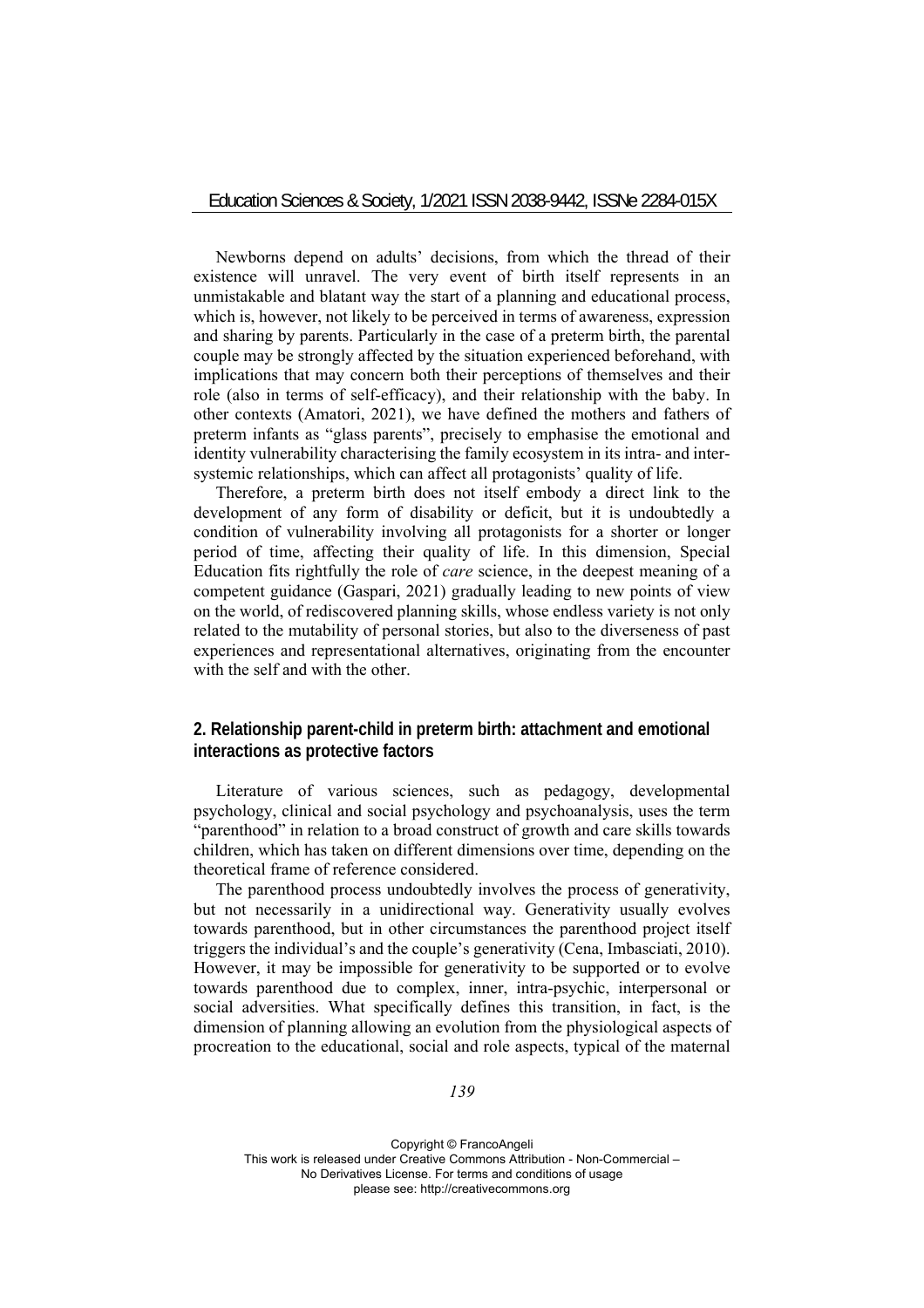and paternal conditions. The very event of birth itself must be indeed considered inside a multidimensional and procedural logic which entails the restructuring of the couple at different levels: first of all, in terms of functioning, which from dyadic becomes triadic, but also representational in terms of interpretations and past experiences, as well as social, considering the transition from couple to family and from family to society (Amatori, 2021).

The gestational path involves a specific time in which the dream of generativity is idealised and then materialised at birth. During the nine months, the future parents are required to manage with balance the complex interaction between the child's narcissistic dimensions and object investments, as well as to "fill" this time with planning and projective perspectives regarding the care responsibility towards the child. In fact, it is the child being the parent.

Motherhood and fatherhood are, however, specific dimensions, complementary to each other but not similar, within which parenthood takes place. Women become mothers according to a "natural" order, which is part of a biological process. Men, on the other hand, become fathers through a symbolic system belonging mainly to the order of culture (Cena, Imbasciati, 2010). What the two paths have undoubtedly in common is the waiting time, during which the man and the woman face a series of changes related to the transition from the title of son/daughter and husband/wife to that of mother and father. Those transitions require the deconstruction of the previous balance and a long process of readjusting and reorganisation.

It can happen, however, that the physiological time of gestation is interrupted beforehand by a preterm birth. Prematurity is a vulnerable condition of the newborn, which carries also a premature couple of parents becoming mother and father before being ready, in a delicate stage in which the psychopedagogical processes of pregnancy have not yet been completed. Instead of a happy event, the parental couple is forced to face a reality which is very different from what they might have envisaged during the pregnancy. As pointed out by Cena and Imbasciati (2010), «preterm birth is an abrupt breach of the hopes and expectations also towards the families of origin: the "life debt" to one's own family cannot be fully discharged, and there may also be a certain difficulty in placing and welcoming the newborn child within one's own family history» (p. 156).

In such a delicate condition, the two dimensions of educational care on which the event of a preterm birth might place considerable strain, are those involving relationships and planning. As a matter of fact, parents have lost the space needed to process the experience ahead of time (Stefana, Lavelli, 2016). In particular, mothers and fathers feel deprived of the possibility to provide their children with medical and basic care (such as breastfeeding, cuddling, changing their nappies...), thus creating a separating space which might put

*140*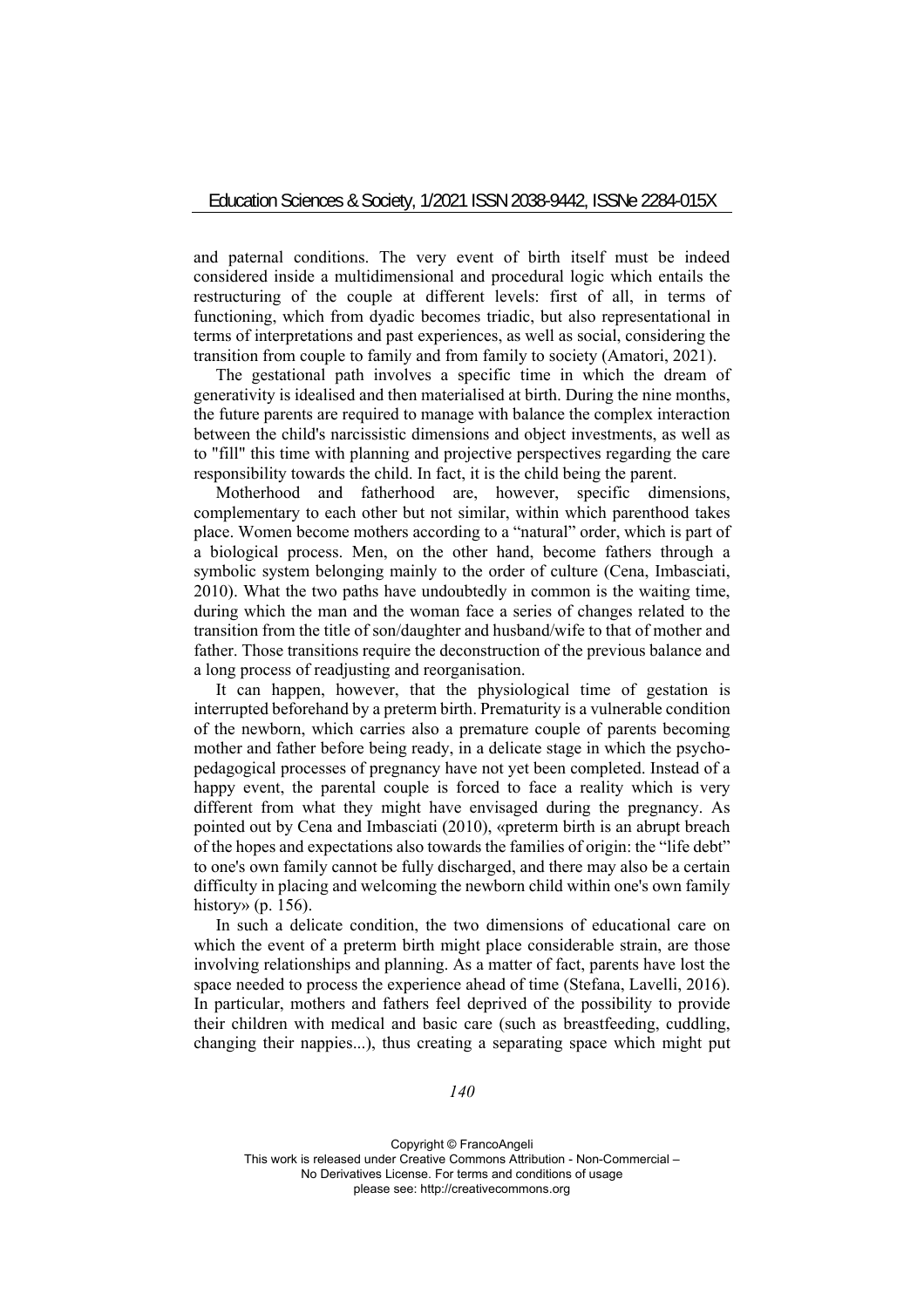couple's resilience, their planning capacity and the process of identification with the parental function and attachment to test (Stefana, Lavelli, 2016). A great deal of studies has shown, in this regard, that the emotional impact of a preterm birth on the parent and the way the parent copes with it, are crucial in influencing the child's behaviour and emotional development (Macey et al., 1987; Latva et al., 2008).

The painful emotions experienced by the mother and the father during the hospitalisation in the neonatal intensive care unit can jeopardise the stability of an early and harmonious relationship with the baby. In this sense, the path seems to be rather diversified between mother and father.

Specifically for the mother, the experience of prematurity can be experienced in three substantial moments. The first can be found in the moment immediately after the delivery, when the vulnerable condition of the newborn leads the mother to live an oscillating experience between optimistic and hopeful urges and discouragement, fear, anxiety. At a second stage, guilt induces the mother to interpret the experience as feeling responsible for not having been able to regularly carry the pregnancy to term. These interpretations, accompanied by feelings of incompleteness, can even be generalised to the point of developing the idea of not being a good mother, affecting the sense of self-efficacy and identification in the new role. The third stage, which is undoubtedly more resilient, reignites affection and it is strongly determined by the actual possibility for the mother to play a more active role in the child care. The rediscovered sensorial contact with the baby, experienced, for example, through the increasingly widespread practice of kangaroo-care, allows the restoration of the physical relationship between mother and baby, thus fostering a rediscovery of the experience.

In preterm birth situations, the father's role is particularly important, as mothers are often bedridden due to their postnatal conditions. These men often experience 'stress without rest' (Fava Vizziello, 2010) in the difficult attempt to support their partners – often filtering the information received from the medical team or accompanying them to meet the newborn for the first time once physically recovered – but burdened by work duties from which they cannot escape.

Both changes in the emotional structure of parents and relational difficulties may be overlooked by common observation with the risk of being underestimated. This is the fundamental reason why parents and children already need interventions aimed at promoting greater relationship intimacy as well as specific attention from professionals, during the hospitalisation in the neonatal intensive care unit.

The process of humanisation of neonatal intensive care and the attention which has been paid to family-centered approaches and to the early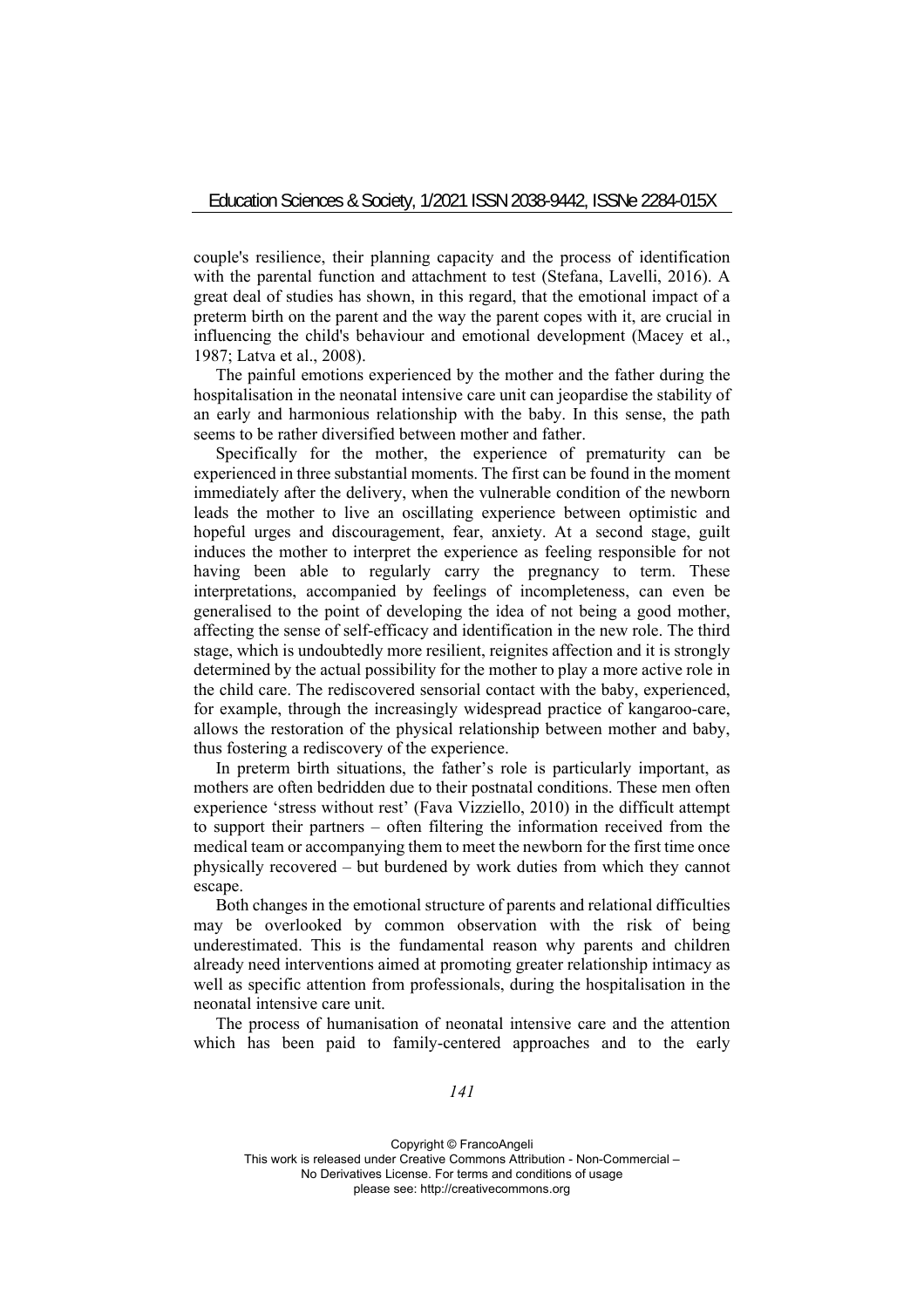reconnection of the family to the newborn (Bollini et al., 2009; Aite, 2011; 2017; Amatori, 2021) have undoubtedly and gradually brought to a deep transformation of spaces and contexts of neonatal care, transitioning from a kind of care oriented towards the "task" to another oriented towards the individual, from a vision of the parent as a "visitor" to parents considered partners in the whole care process. As a result, such approach is mainly oriented towards the person and takes the quality of life of the child and its family into consideration.

# **3. Prematurity and its educational and didactic implications**

Studies in the field of neuroscience have shown how brain maturation, which was until recently considered an exclusive result of the genetic code, actually depends on the learning process of messages conveyed by the sensoriality of maternal and paternal contact, carried out by the neural networks of the foetus and the newborn (Cena, Imbasciati, 2010). A preterm infant must spend considerable time in the intensive care unit, which means, as mentioned above, that it is impossible for it to benefit from such sensoriality, which is instead the case for a term newborn. Moreover, studies in this direction have had the merit of bringing back to light the importance of the educational relationship, conceived as a practice «allowing each person to transcend a condition of incompleteness to transform and steer their own existence» (Maggiolini, 2021, p. 109), disconnecting it from a dimension of obviousness or innatism. The increasingly striking fact is that the quality of the parent-child relationship is responsible for each subsequent psychic and psychosomatic development of the child.

The separation from their own child, which parents have to undergo, can entail an emotional upheaval that research has shown to be essential to ensure that the child can optimally benefit from those silent learnings, essential for the functional maturation of the neural networks (Cena, Imbasciati, 2010).

International research data seems to be rather unanimous in considering preterm birth as a factor of greater vulnerability with respect to the potential outbreak of certain emotional, socio-affective, behavioural and/or learning difficulties.

In the United States, in particular, the preterm birth incidence accounts for 12%, which is why it is possible to estimate that there may be up to four children prematurely born in a class of a medium-sized US primary school (Hornby, Woodward, 2009).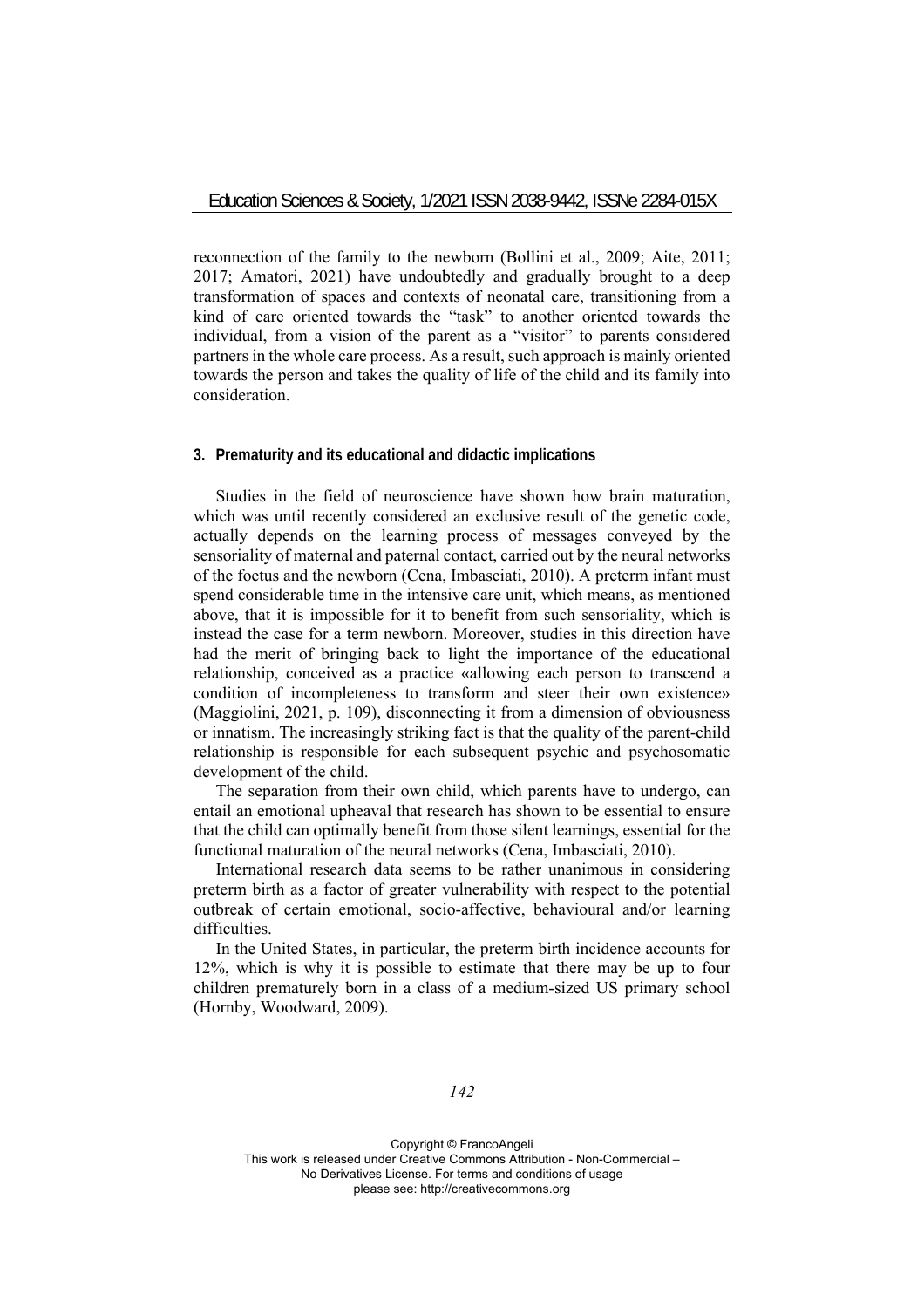Baron and colleagues (2012), in a review of late preterm birth neuropsychological and medical outcome literature, reports lower intelligence scores, more attention and internalizing problems, and poor academic achievement at age 5 years, with higher socioeconomic status and maternal education being protective. Baron and colleagues (2012) further identified risk of developmental delay even in children identified as "healthy latepreterm". (Kelly, 2015)

According to the scientific literature review proposed by Battge and colleagues (2014), children born only a few weeks before their physiological term also seem to be at risk of having difficulties at school. This aspect increases in the case of male preterm infants, who have an extremely low birth weight (less than 1000g) and require on average an additional year of school before entering employment or higher education, and whose adult income is 25% lower compared to that of those born with a standard birth weight.

As a result, it would seem that low birth weight and low gestational age may be, in every respect, potential predictors of future special educational needs. The above-mentioned study carried out by Bettge et al. (2014) in Germany has, as a matter of fact, underlined the value of early childhood educational services (nurseries and pre-primary schools) in terms of early intervention, which is strongly able to limit the risk of developing learning difficulties in preterm children.

The work conducted by Michelle Kelly (2015) at Villanova University points out how preterm children are present in studies concerning children affected by learning difficulties, behavioural difficulties or medical conditions (for ex. asthma), without being indeed recognised as being preterm. This "omission" is not of minor importance, as it underlines how the experience of prematurity, after the event itself, is hardly taken into account, thus risking of not taking prompt and timely actions of prevention and of plans development to optimise the achievements of these children.

The learning difficulties experienced by preterm children by the time they enter school are associated with the fact that many of them, especially in preprimary school, do not receive specific interventions, whereas teachers' assessments of learning progress can be particularly promising as a simple and effective means to identify these problems in a timely manner and, therefore, intervening in a targeted manner (Taylor et al., 2011).

The association between low birth weight and/or prematurity and the onset of Specific Learning Disorder has been recently object of investigation. The outcome associated with the occurrence of this risk factor is a below-average performance in reading, writing and calculation. However, this is not always sufficient to reach a relevant diagnosis of SLD. Yet, the Consensus Conference (2011) highlights that delays in reading, writing and calculation skills are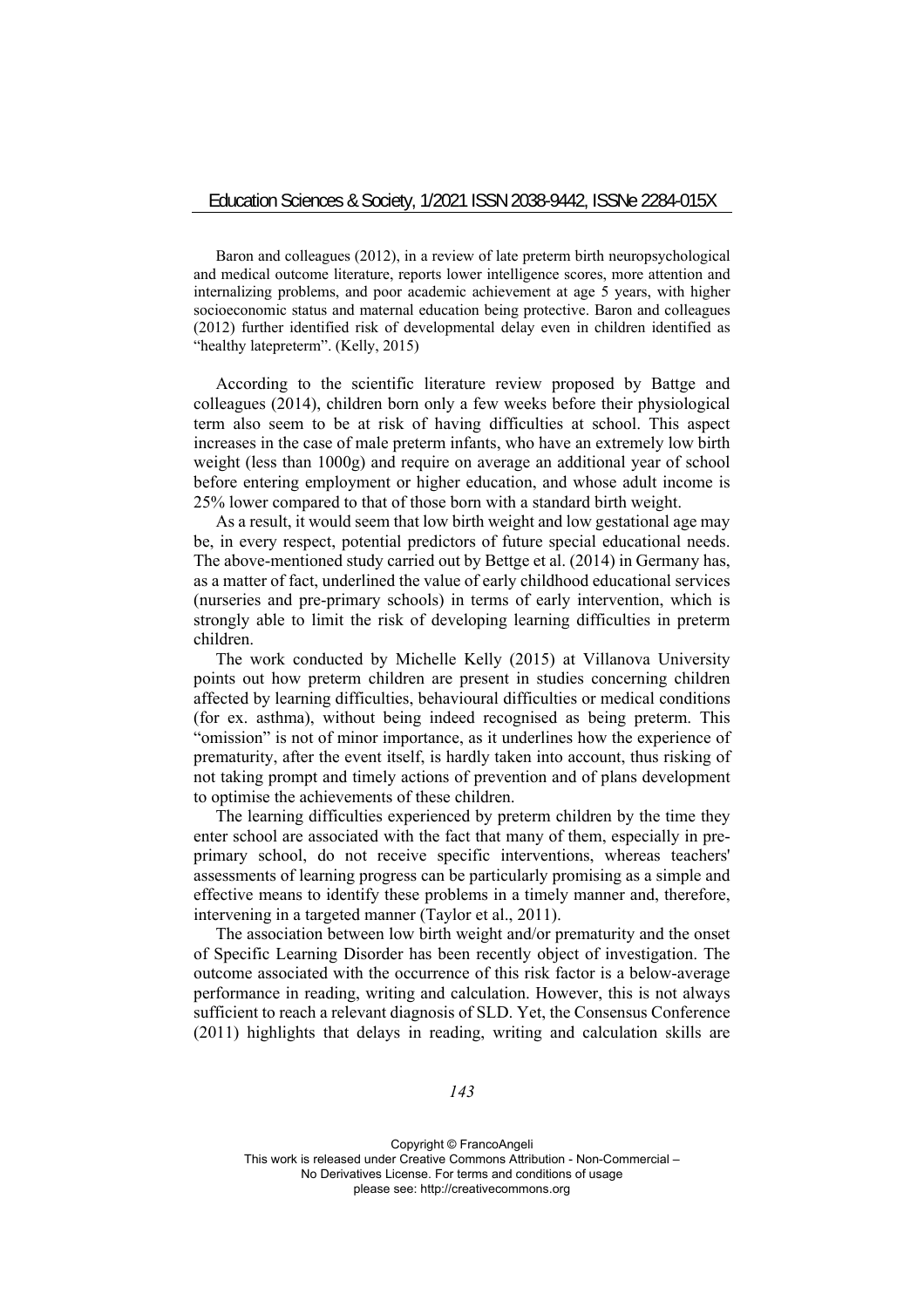anyway associated with preterm births. These are difficulties particularly arising in the first years of school and persisting through adolescence. Reading difficulties are particularly noticeable and are characterised by the production of about twice as many mistakes. Difficulties in reading skills at school age may increase if medical complications are also associated with the preterm birth. For example, those affected by a bronchopulmonary dysplasia obtain lower results in reading skills (Kelly, 2016; Taylor et al., 2011). The studies conducted with preterm children have reported the occurrence of clear difficulties with the writing process. It has been shown that preterm children have lower performance in handwriting legibility and writing speed. This could be related to difficulties in sensorimotor skills, particularly fine coordination, skills of manipulation and of visual-motor integration.

Very few studies have, however, been carried out on calculation difficulties. General numerical and mathematical skills were examined using standardised tests. Once again, difficulties in mathematics are particularly noticeable when a medical complication is associated with the preterm birth.

Lastly, Farooqi and colleagues (2013) focused on the potential correlation between a preterm birth and difficulties involving executive functions. The Swedish researchers examined about 80 children, born very prematurely (before the 26th gestational week) at the age of 11 years old, with the aim of assessing the potential occurrence, frequency, characteristics and severity of behavioural problems related to executive functions and learning abilities. These children have been compared to a group of the same age, using a diagnostic tool of proven reliability.

The results revealed that children with a history of prematurity faced significantly more problems in behaviours related to executive functions (attention, hyperactivity/ipoactivity, impulsivity, planning and organisation, working memory) and a deficit in learning abilities compared to the control subjects. It should be emphasised that only a small portion of preterm infants (between 10 and 30% depending on the investigation modality) had a clinically relevant impairment.

The authors conclude by underlining that prematurity can be considered an 'overall' condition (without, therefore, alarmism or preconceptions), but they recall that it may be associated with certain "fragilities", of which it is necessary to be aware and which need to be addressed with an accurate diagnosis and appropriate, targeted and timely support interventions.

### **4. Critical issues and research perspectives in Special Education**

As far as the topic addressed in this contribution is concerned, we would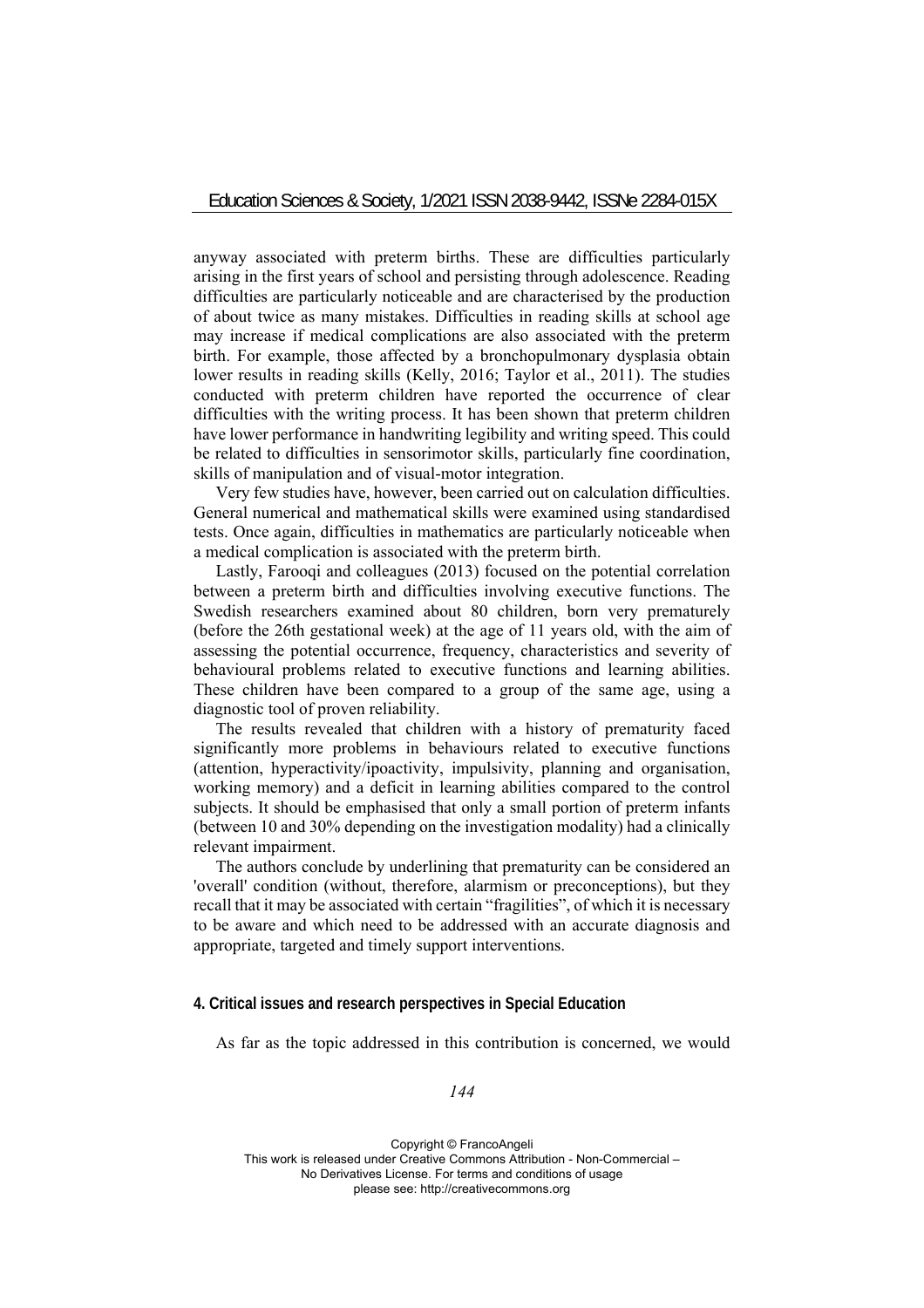like, without any claim of exhaustiveness, to identify the problems and highlight possible solutions in terms of educational responses, which can be tested at a theoretical-practical level (Amatori, 2021).

First of all, we would like to draw the attention of Special Education to preterm births, together with the general dimension of birth and the perinatal period, which are still poorly investigated in our disciplinary framework. With regard to prematurity, it should be noted that, according to data from the Italian Society of Neonatology (SIN) the current global situation linked to the Covid-19 pandemic has led to a surge in preterm births, especially during the lockdown of March 2020. During the first wave (with an analysis ending on the 27th of July 2020) preterm births to Covid-positive mothers accounted for 19.7%. However, looking at the data up to the 15th of September the percentage dropped to 14%. According to the National Covid-19 Registry, this is more than double compared to the usual average (ANSA, 2020).

In the light of these data, the educational interest towards prematurity certainly deserves further attention in relation to ethical, as well as educational and didactic dynamics.

The coexistence of personal and family histories and care services implies, in fact, a moral competence that is first and foremost ethical, since it recalls basic values to be shared. It is precisely pedagogical ethics pushing us towards the virtuous reconciliation of protective and, at the same time, emancipatory drives with regard to fragility situations. In fact, this direction is the basis of any proper life project.

Educational issues primarily involve the family dimension also according to the logics of prevention and targeted intervention, which are triggered by awareness-raising practices in different, but always multidisciplinary, contexts and spaces (Giaconi, 2019). In that behalf, the role of Special Education is valuable and indispensable in a purely epistemological sense, as it is oriented towards foresight and feasibility of planning and methodologies.

From an educational point of view, several open questions remain, which are worth analysing firstly at the level of possibilities, then at that of implementation.

Ensuring quality social inclusion means promoting goals and results identified with children's belonging, engagement and learning. Participation is, therefore, a key process to reach those results and emphasises the crucial role played by early childhood education services. The predominant approach is indeed still focused on performance rather than services, as shown by 2019 ISTAT data concerning the mismatch between supply and demand fulfilment. The crisis endured by families with regard to the complex attempt to reconcile care tasks and work needs is exacerbated by the potential occurrence of difficulties connected to the weak health of their child. Moreover, it finds no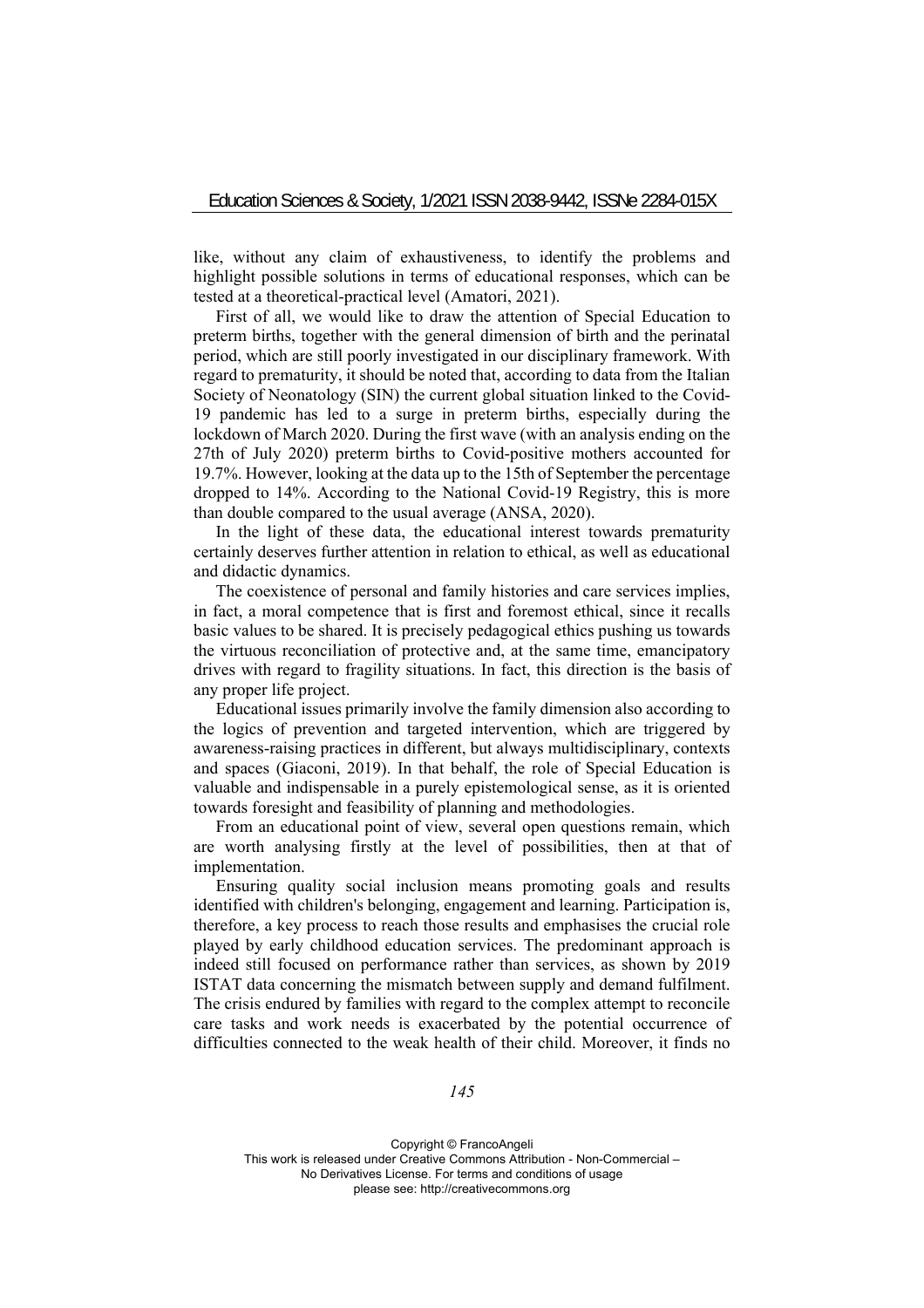place in a social welfare system which is unable to enhance (in political, economic, structural and educational terms) the significance of nurseries and pre-primary schools. These are, in fact, safe and welcoming spaces, ensuring the quality of children growth and education and able to support social, emotional, physical and intellectual learning and to promote the development of new skills in a way that positively affects children development and quality of life.

In this framework, the preparation of educators and teachers is undoubtedly a relevant and particularly important aspect, as they are the first having the opportunity to observe children in their very first social interactions with their peers outside the domestic environment. Their contribution is key in providing appropriate, timely and inclusive intervention with regard to the development and growth of children.

In conclusion, despite progress in neonatological care, preterm birth continues to represent a risk factor for the child's development and a potentially stressful event for parents. It is, therefore, essential to more systematically implement interdisciplinary actions of prevention and intervention, in which the role of Special Education is valuable and crucial for the wellbeing of the child, its family and care professionals.

# **References**

- Aite L., a cura di (2017). *Il dolore alle soglie della vita. Dilemmi etici e necessità del dialogo in Terapia Intensiva Neonatale*. Torino: Bollati Boringhieri.
- Aite L. (2011). La relazione come strumento di cura nelle terapie intensive neonatali. *Quaderni ACP*, 6: 267-269.
- Amatori G. (2021). Genitori di vetro. Pedagogia speciale e sostegno alla genitorialità nella nascita pretermine. In: Amatori G., Maggiolini S., a cura di, *Pedagogia speciale per la prima infanzia. Politiche, famiglie, servizi*. Milano: Pearson.
- Amatori G., Maggiolini S., a cura di (2021). *Pedagogia speciale per la prima infanzia. Politiche, famiglie, servizi*. Milano: Pearson.
- ANSA (2020). Covid-19 ha causato un picco di nascite premature, Pubblicazione online,

https://www.ansa.it/canale\_saluteebenessere/notizie/salute\_bambini/medicina/202 0/11/16/covid-19-ha-causato-un-picco-di-nascite-premature\_16d67ace-15b8- 4231-8edc-61e192462b41.html [ultimo accesso 26/04/2021].

- Ardito R.B., Vicino B., Adenzato M. (2014). Nascita pretermine e attaccamento: Stili di interazione e profili psicologici. *Attaccamento e sistemi complessi*, 1(2): 43-56.
- Beolchini E., Coletti M.F., Dall'Oglio A.M., Sergo M., Guadagni A.M., Seganti G., Orzalesi M. (2006), Il sostegno alla genitorialità in Terapia Intensiva Neonatale: proposta di uno strumento di lavoro per la formazione degli operatori. *Psicologia clinica dello sviluppo*, 1: 175-182.

*146*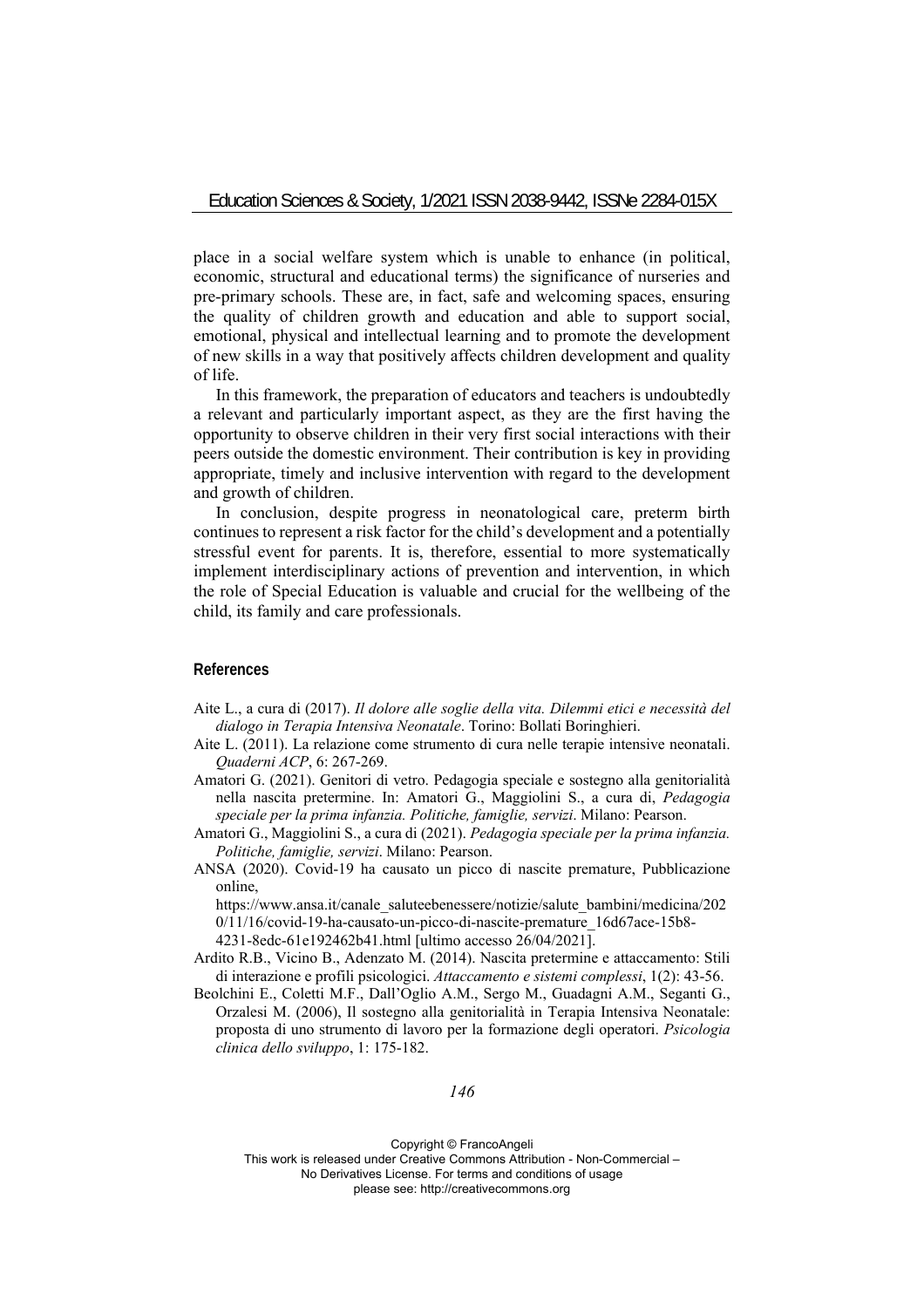- Besio S., Caldin R., a cura di (2019). *La pedagogia speciale in dialogo con altre discipline*. Milano: Guerini Scientifica.
- Bettge S., Oberwöhrmann S., Brockstedt M., Bührer C (2014). Birth Weight and Special Educational Needs. *Deutsches Ärzteblatt International*, 111: 337-344.
- Bollini G., Bottani D., Lolli A., Carabelli L., Coscia P. (2009). Il riavvicinamento precoce della famiglia al neonato nella Terapia Intensiva Neonatale. *QA*, 19(3): 112-114.
- Bowlby J. (1999), *Attaccamento e perdita (3 voll.)*. Torino: Bollati Boringhieri.
- Brazelton R.B. (1973), *Neonatal behavioral assessment scale*. London: Spastics International Medical Publications.
- Candelori C., Trumello C., Babore A. (2013). Un'esperienza di ricerca-intervento nel Reparto di Terapia Intensiva Neonatale. L'incontro con i genitori. In: *Richard e Piggle*, 21(3): 238-262.
- Candelori C., Trumello C., Babore A., Keren M., Romanelli R. (2015), The experience of premature birth for fathers: the application of the Clinical Interview for Parents of High-Risk Infants (CLIP) to an Italian sample. *Frontiers in Psychology*, 6: 1444.
- CeDAP Certificato di Assistenza al Parto, *Analisi dell'evento nascita Anno 2016*, Roma, http://www.salute.gov.it/imgs/C\_17\_pubblicazioni\_2881\_allegato.pdf.
- Cena L., Imbasciati A. (2010), Parenting nella nascita a termine e pretermine: fattori di protezione e rischio. In: Cena L., Imbasciati A., Baldoni F., *La relazione genitorebambino*. Milano: Springer-Verlag.
- Consensus Conference (2011). *Disturbi specifici di apprendimento*. Milano.
- Farooqi A., Hägglöf B., Serenius F. (2013). Behaviours related to executive functions and learning skills at 11 years of age after extremely preterm birth: a Swedish national prospective follow-up study. *Acta Paediatrica*, 102: 625-634.
- Fava Vizziello G. (2010), Quando nasce un bambino prematuro. In: Righetti P.L., a cura di, *Gravidanza e contesti psicopatologici*. Milano: FrancoAngeli.
- Fisher D., Khashu, M., Adama, E.A., Feeley, N., Garfield, C.F., Ireland, J., Koliouli, F., Lindberg, B., Nørgaard, B., Provenzi, L., Thomson-Salo, F., van Teijlingen, E. (2018), Fathers in neonatal units: Improving infant health by supporting the babyfather bond and mother-father coparenting. *Journal of Neonatal Nursing*, 24: 306- 312.
- Garfield C.F., Simon C.D., Rutsohn J., Lee Y.S. (2017), Stress from the neonatal intensive care unit to home: paternal and maternal cortisol rhythms in parents of premature infants. *Journal of Perinatal & Neonatal Nursing*, 3: 257-265.
- Gaspari P. (2021). *Cura educativa, relazione d'aiuto e inclusione. Categorie fondative della Pedagogia speciale nelle professionalità educative*. Roma: Anicia.
- Gerstein E.D., Poehlmann-Tynan J. (2015). Transactional Processes in Children Born Preterm: Influences of Mother-Child Interactions and Parenting Stress. *Journal of Family Psychology*, 29(5): 777-787.
- Giaconi C. (2019). La prevenzione come core category del dialogo tra medicina e Pedagogia Speciale. In: Besio S., Caldin R, a cura di, *La pedagogia speciale in dialogo con altre discipline*. Milano: Guerini Scientifica.
- Hornby G., Woodward L.J. (2009). Educational needs of schoolaged children born very and extremely prematurely: A review. *Educational Psychology Review*, 21: 247-266.

Copyright © FrancoAngeli

This work is released under Creative Commons Attribution - Non-Commercial –

No Derivatives License. For terms and conditions of usage

please see: http://creativecommons.org